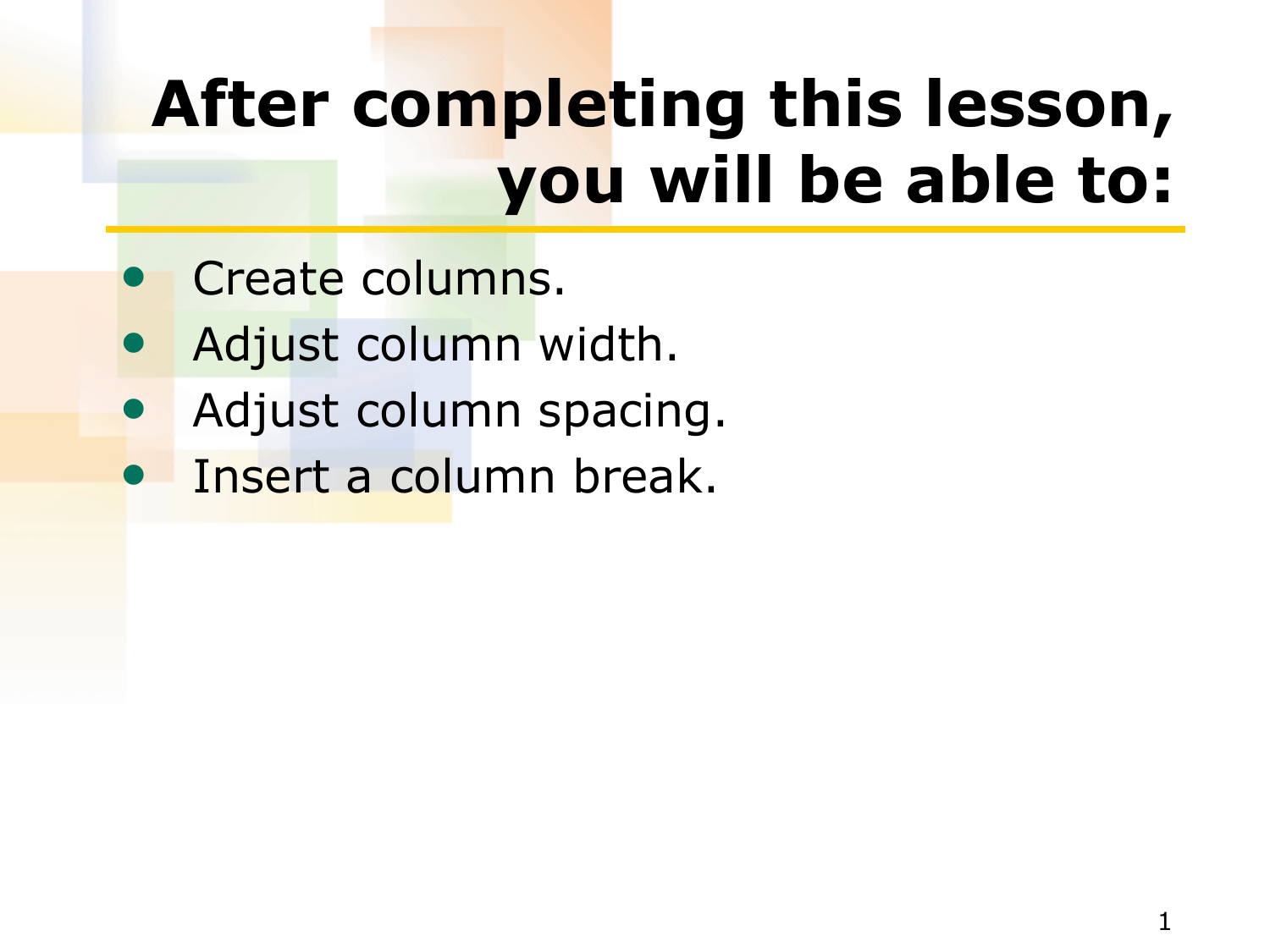# **Creating Columns of Equal Width**

#### **To create columns of equal width**

- Select the text that is to be formatted into columns. (Skip this step if you want the entire document formatted into columns.)
- 2. On the Standard toolbar, click the Columns button.
- 3. Click the number of columns that you want or drag the Columns menu to the right to create more than four columns.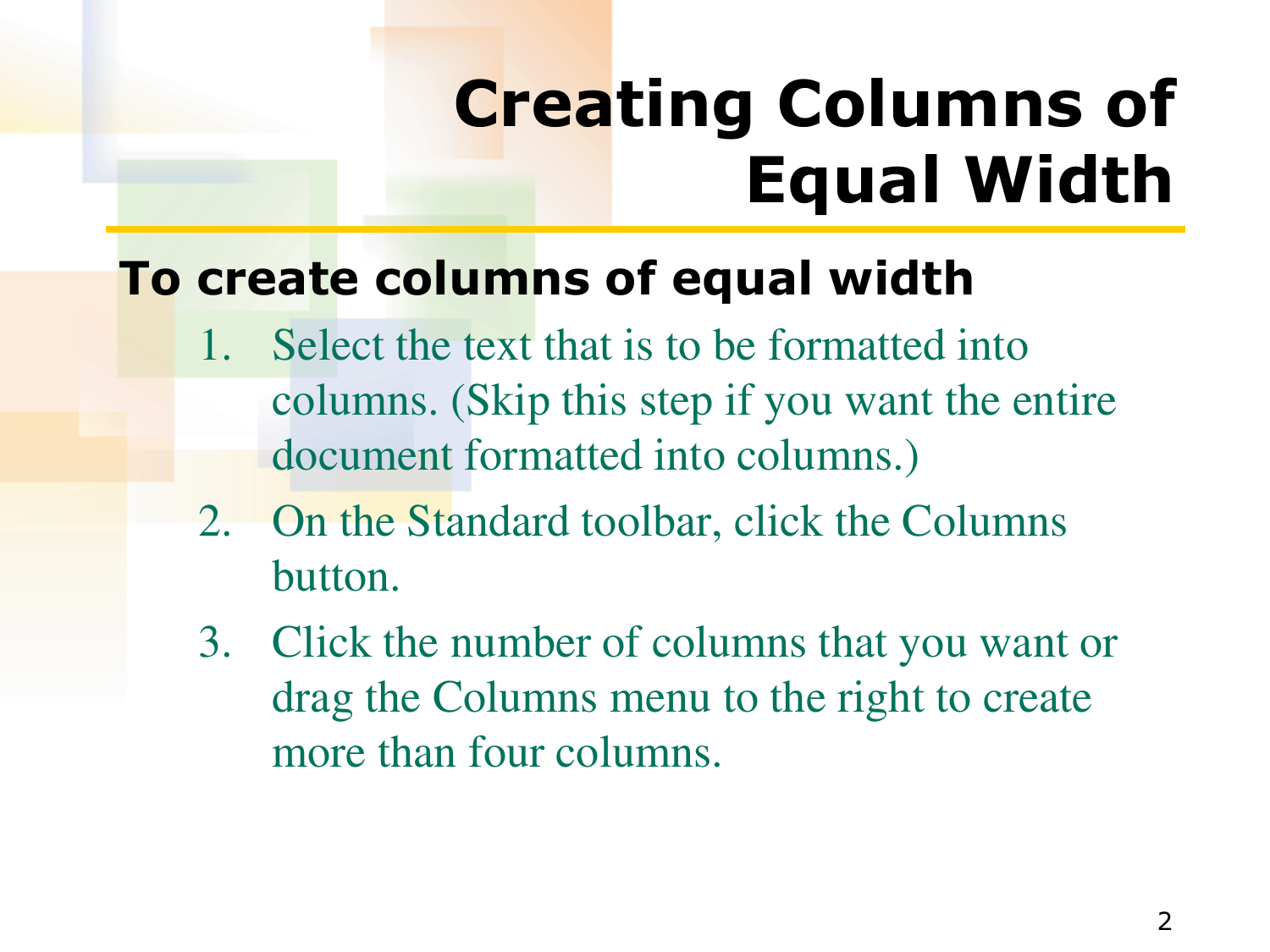# **Creating Columns of Unequal Width**

### **To create columns of unequal width using the Columns dialog box**

- 1. Select the text to be formatted into columns.
- 2. On the Format menu, click Columns.
- 3. To create two columns of unequal width, in the Presets section, click Left to make the left column narrower or click Right to make the right column narrower.

*(continued)*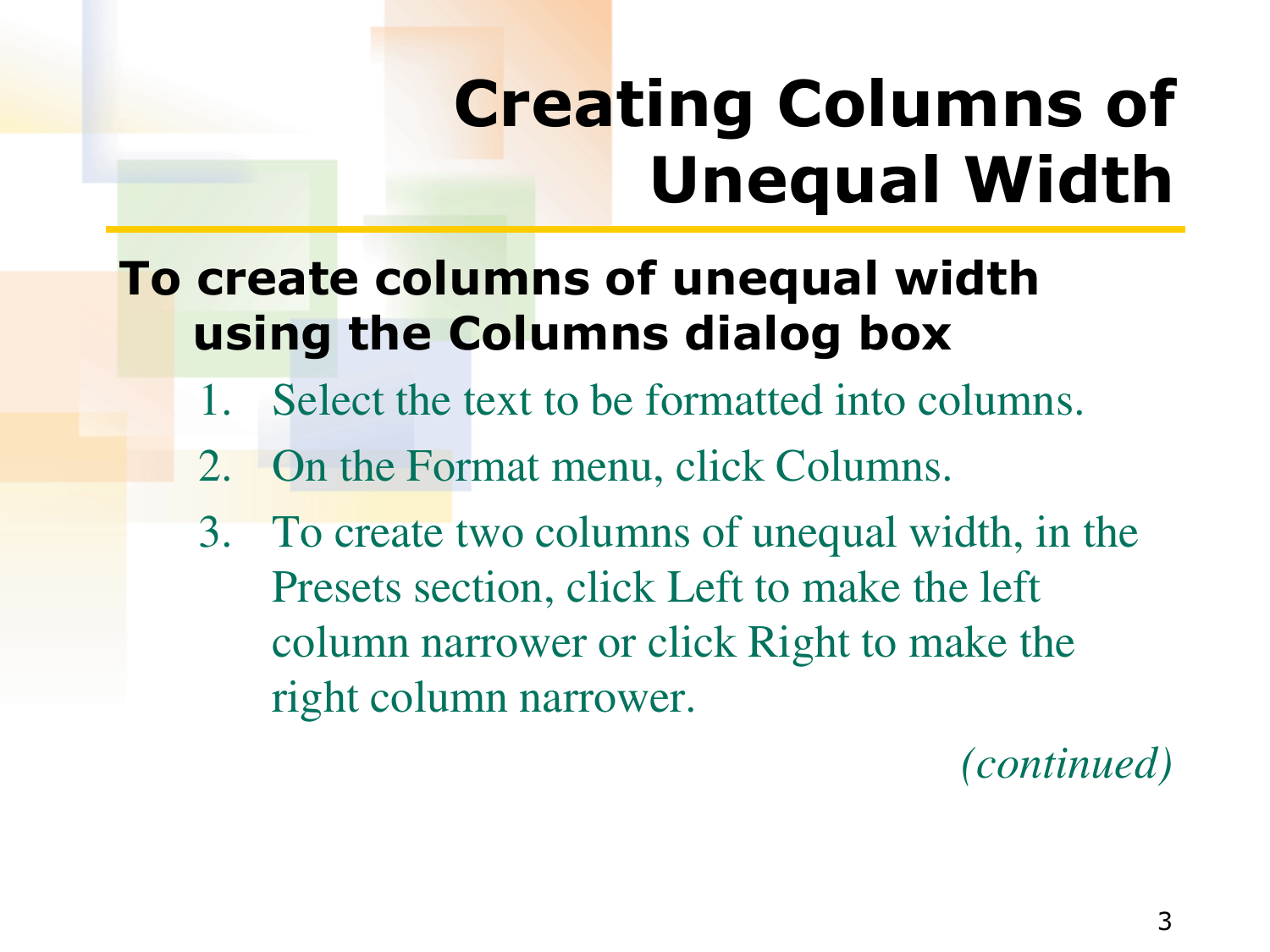# **Creating Columns of Unequal Width**

### **To create columns of unequal width using the Columns dialog box**

*(continued)* 

*Or*

- 1. To create customized columns, in the Number of columns box, type the desired number of columns, clear the Equal column width option, and then type the desired measurements in the Width boxes.
- 2. Click OK.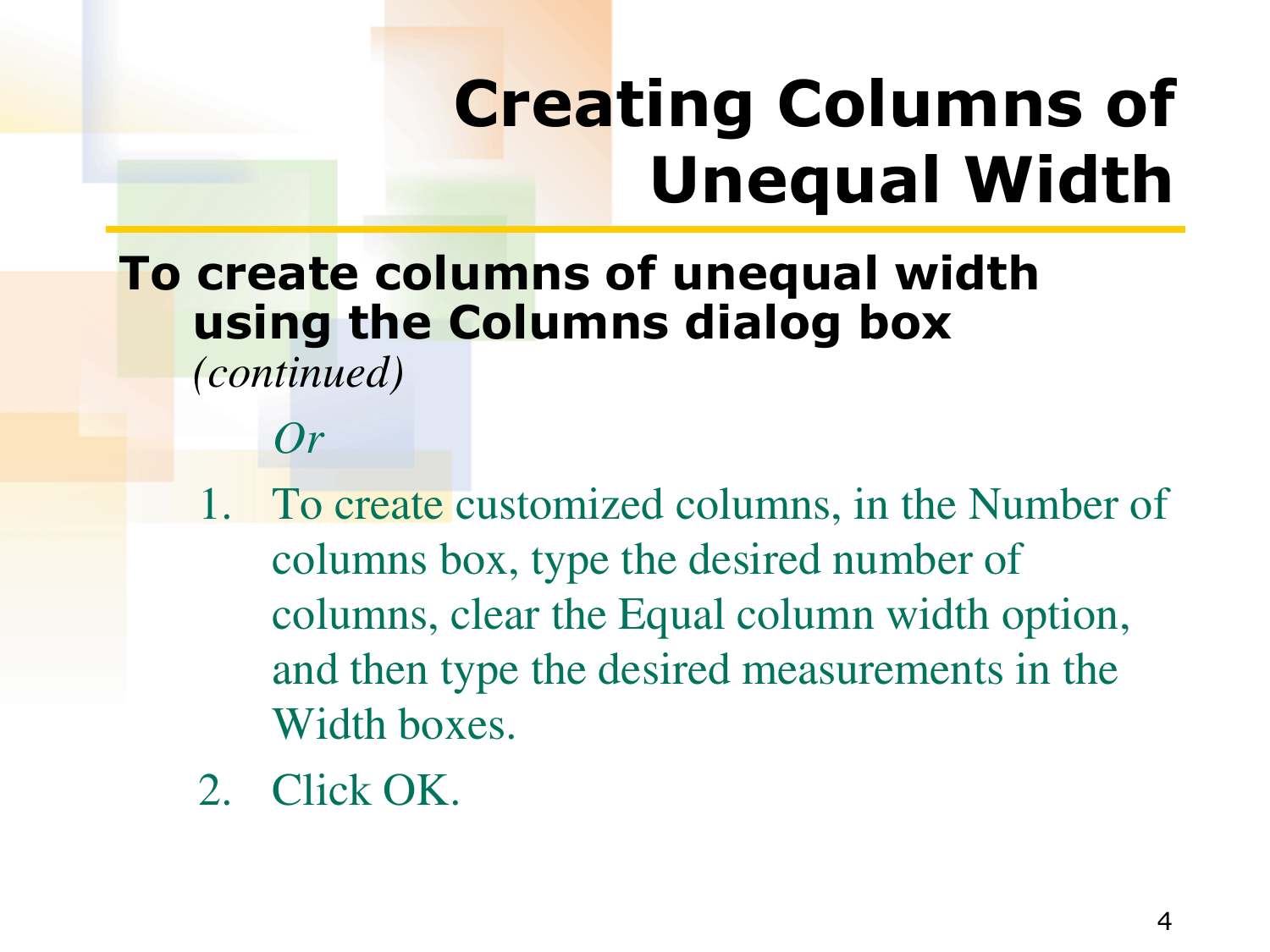# **Adjusting Column Widths Using the Columns Dialog Box**

### **To adjust column widths using the Columns dialog box**

- 1. Click the column text to be modified.
- 2. On the Format menu, click Columns.
- 3. To convert the text to two columns of unequal width, in the Presets section, click Left to make the left column narrower or click Right to make the right column narrower.

(*continued*)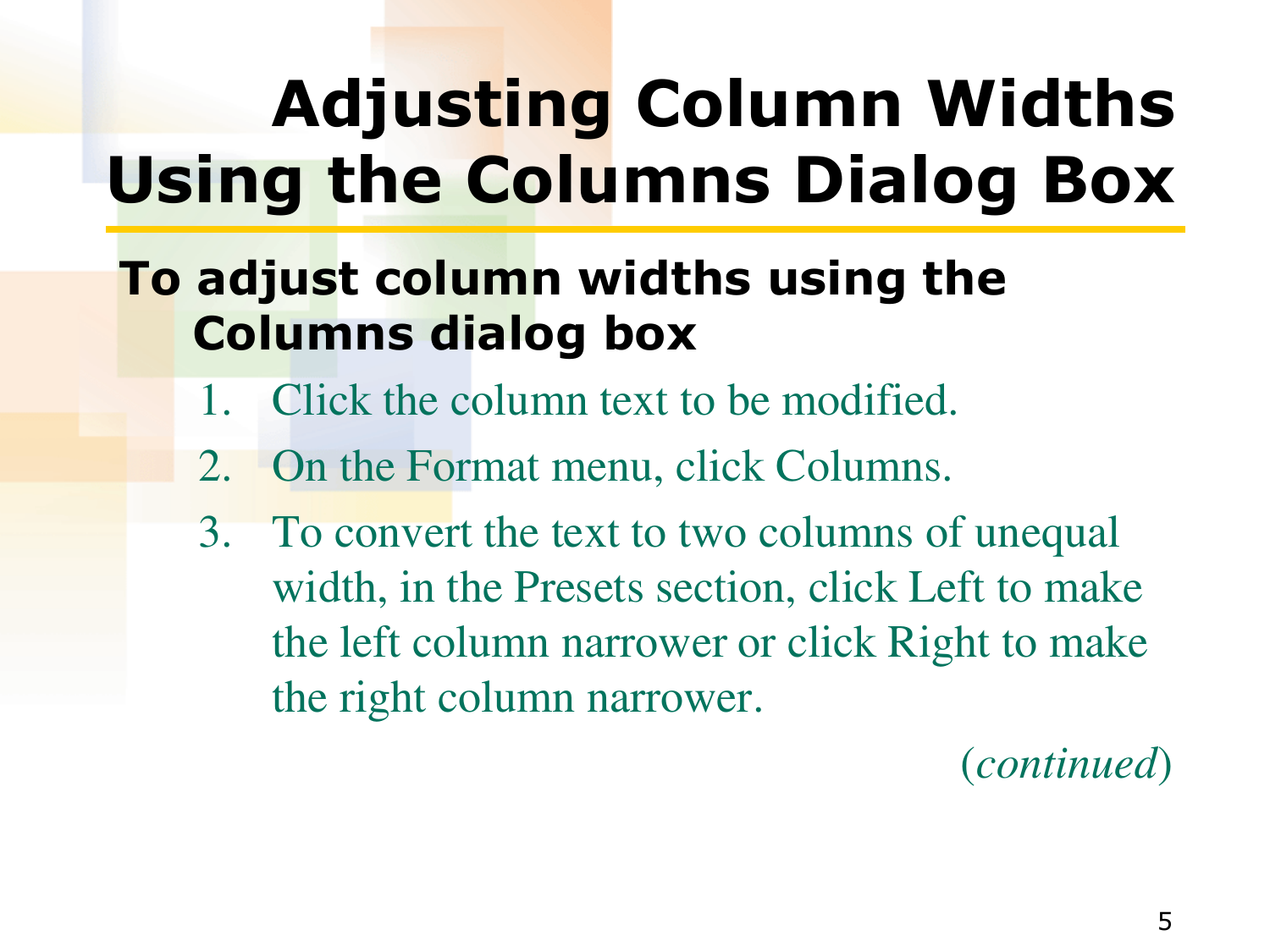# **Adjusting Column Widths Using the Columns Dialog Box**

- **To adjust column widths using the Columns dialog box** *(continued)* 
	- *Or*
	- 1. To customize the column widths, clear the Equal column width box and type the desired measurements in the Width boxes.
	- 2. Click OK.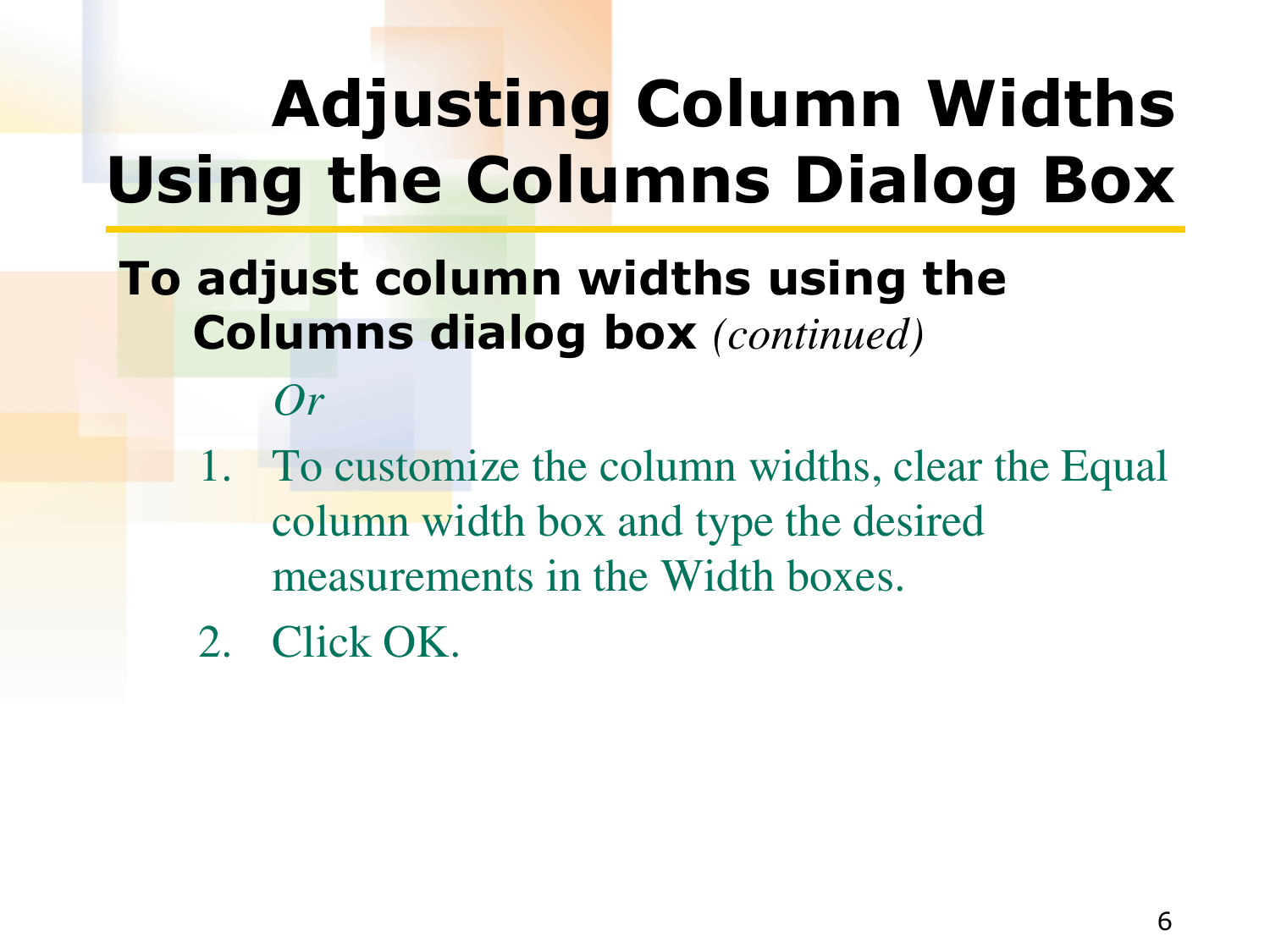# **Adjusting Column Width Using the Ruler**

### **To adjust column width using the ruler**

- 1. Click or select the column(s) to be modified to display the ruler.
- 2. Position the mouse pointer on the Move Column marker.
- 3. Hold down the Alt key and drag the marker to adjust the column widths.
- 4. When the columns are adjusted to the desired measurements, release the Alt key.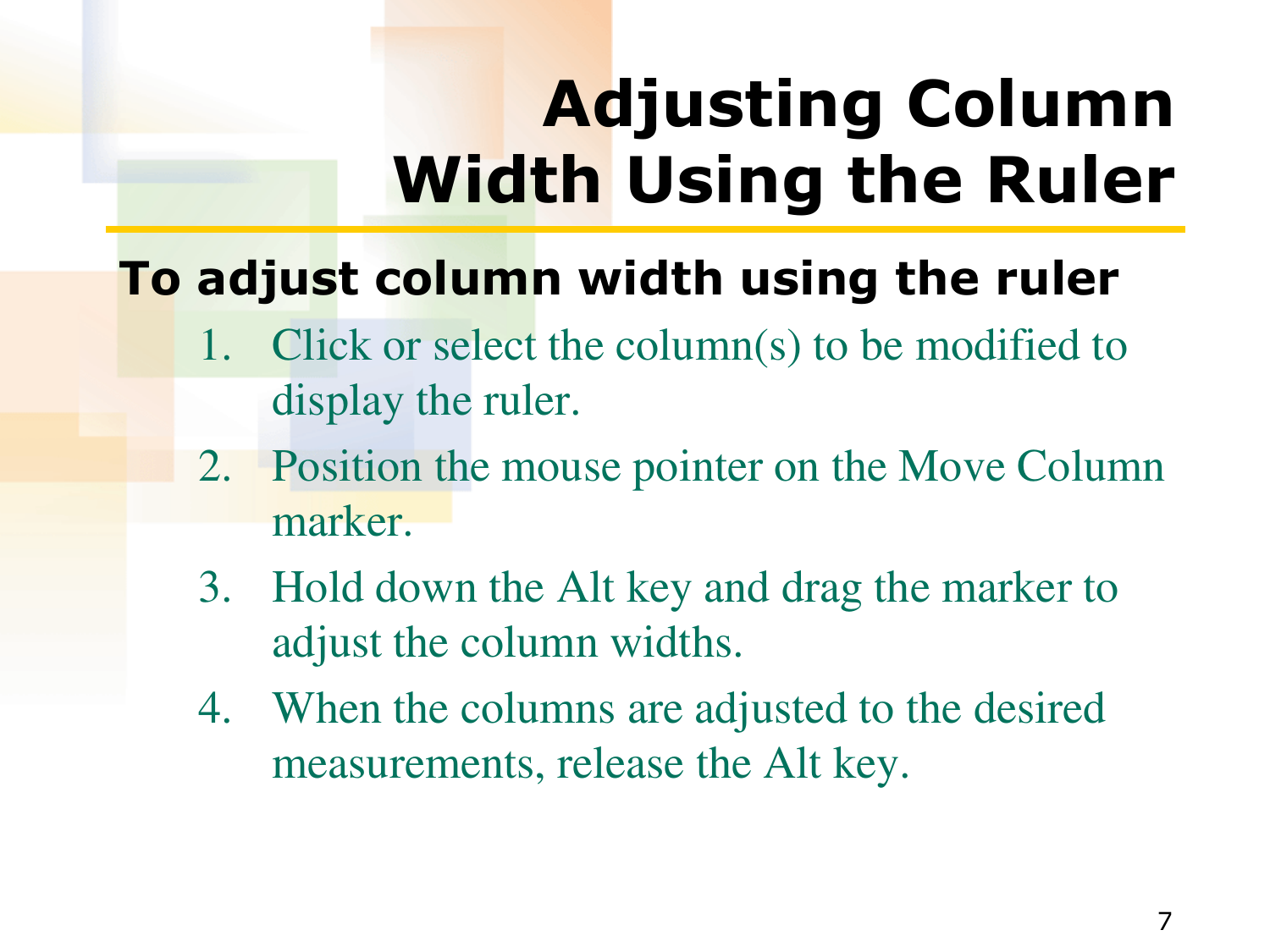## **Changing Spacing Between Columns Using the Ruler**

#### **To change the spacing between columns using the ruler**

- 1. Click or select the column(s) to be modified to display the ruler.
- 2. On the ruler, drag the desired column marker to adjust the column spacing as desired.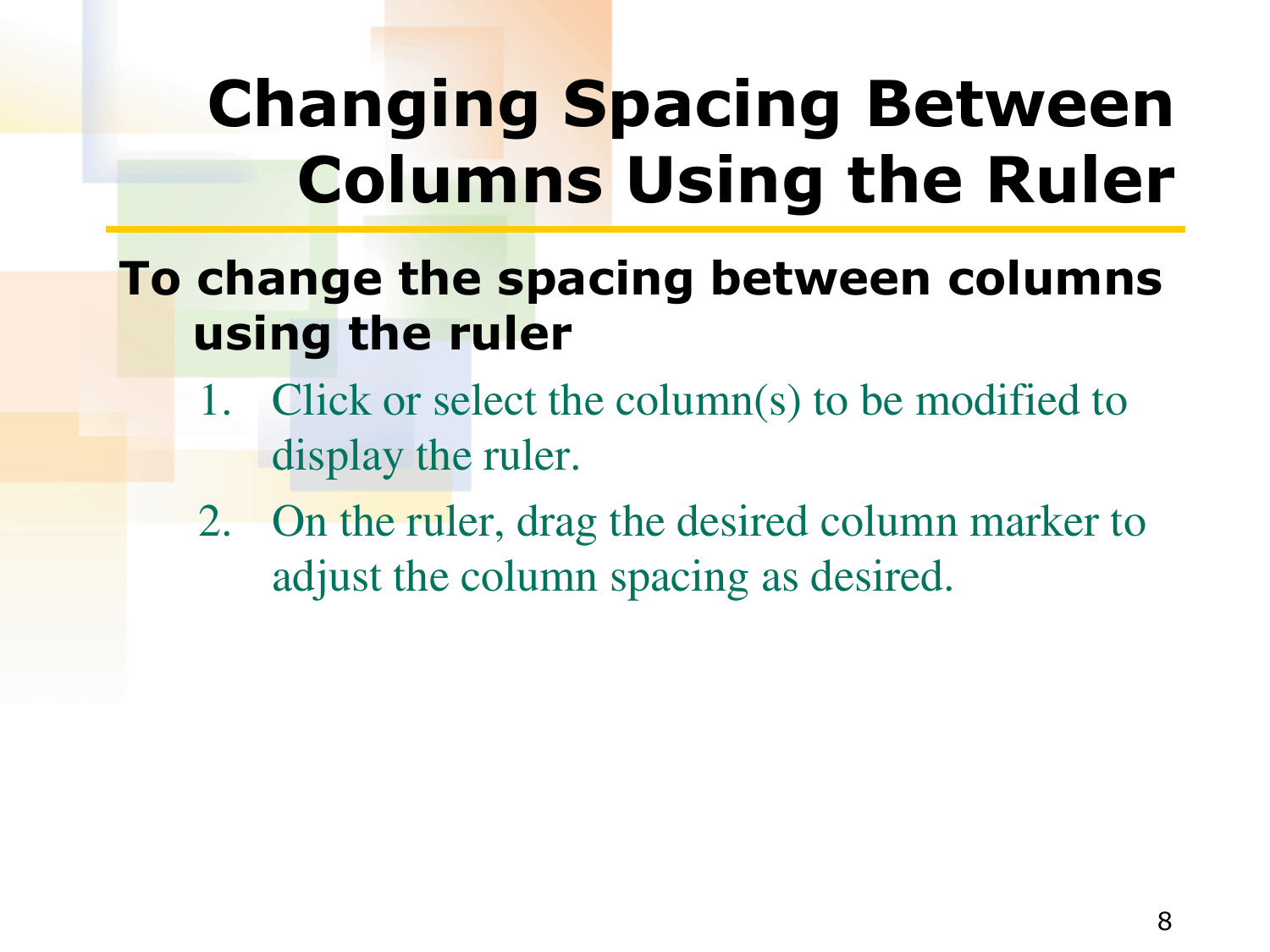### **Changing Space Between Columns Using the Columns Dialog Box**

- **To change the spacing between columns using the Columns dialog box**
	- 1. Click the column text to be modified.
	- 2. On the Format menu, click Columns.
	- 3. If necessary, in the Columns dialog box, clear the Equal column width check box.

*(continued)*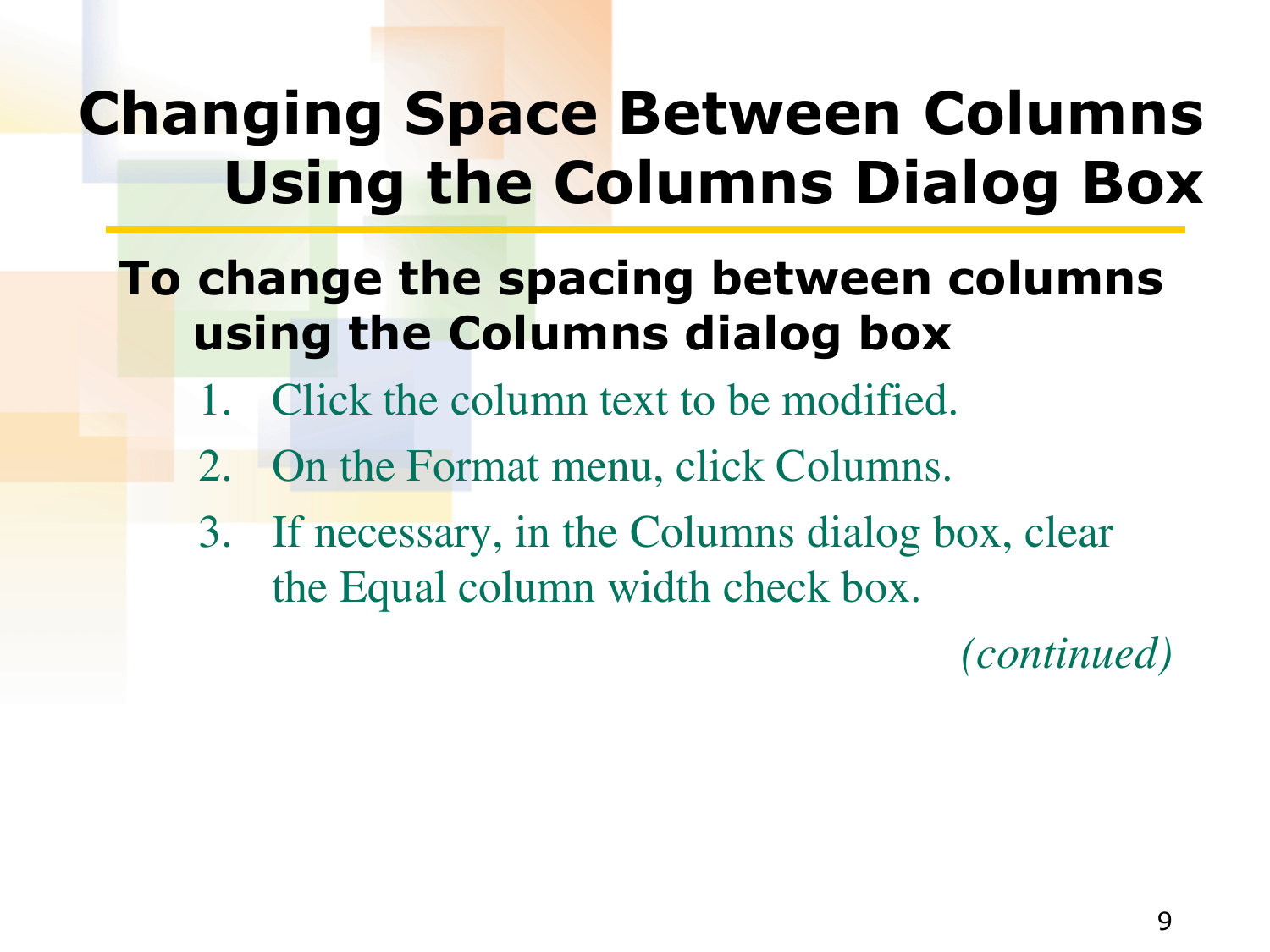### **Changing Space Between Columns Using the Columns Dialog Box**

- **To change the spacing between columns using the Columns dialog box** 
	- *(continued)*
	- 4. In the Spacing boxes, type the desired measurement.
	- 5. Make adjustments to the Width boxes as desired.
	- 6. Click OK.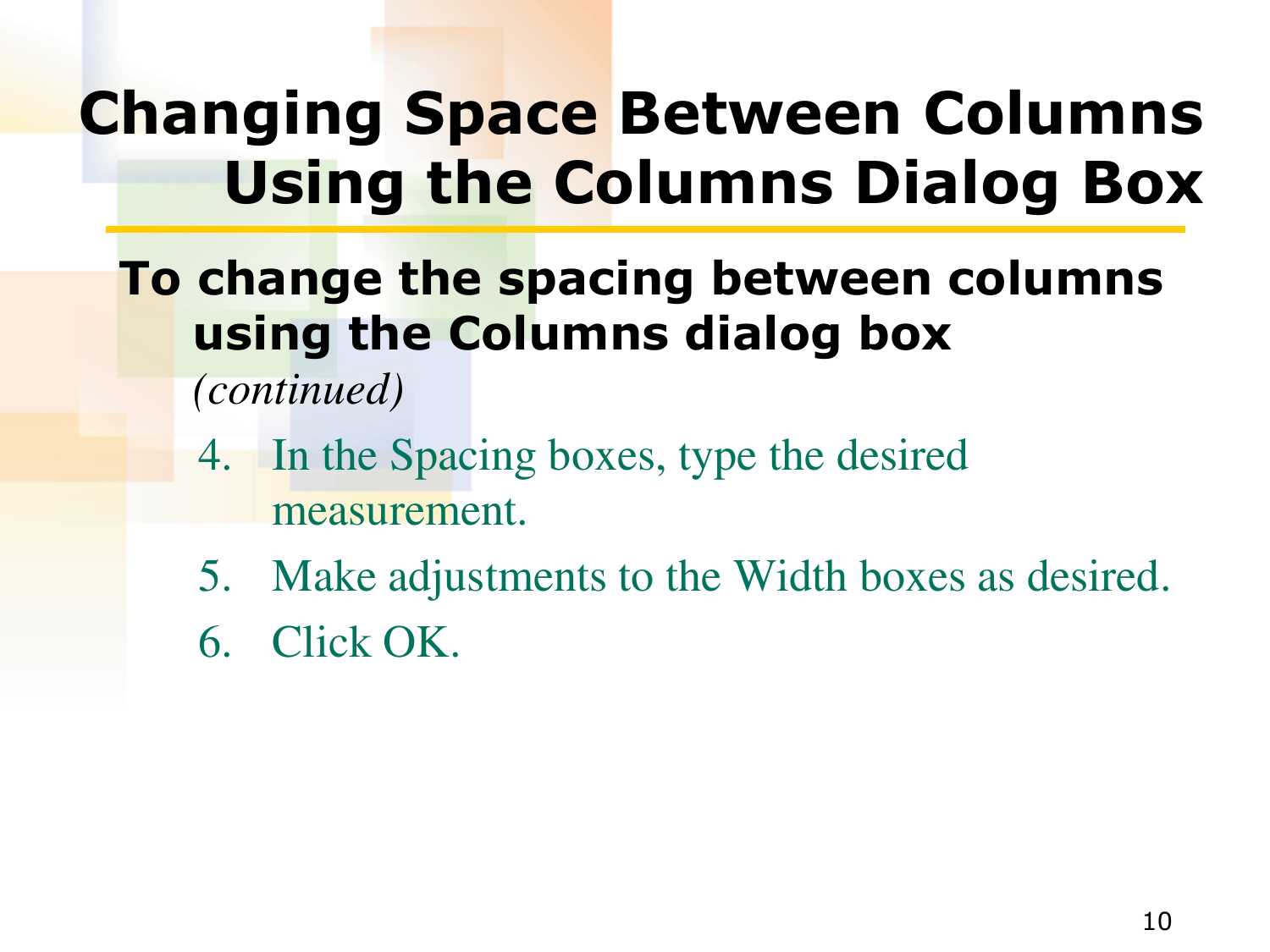# **Inserting Column Breaks Using Keystroke Combinations**

### **To insert a manual column break using a keystroke combination**

- 1. Move the insertion point to the location where you want to insert the break.
- 2. Press Ctrl+Shift+Enter.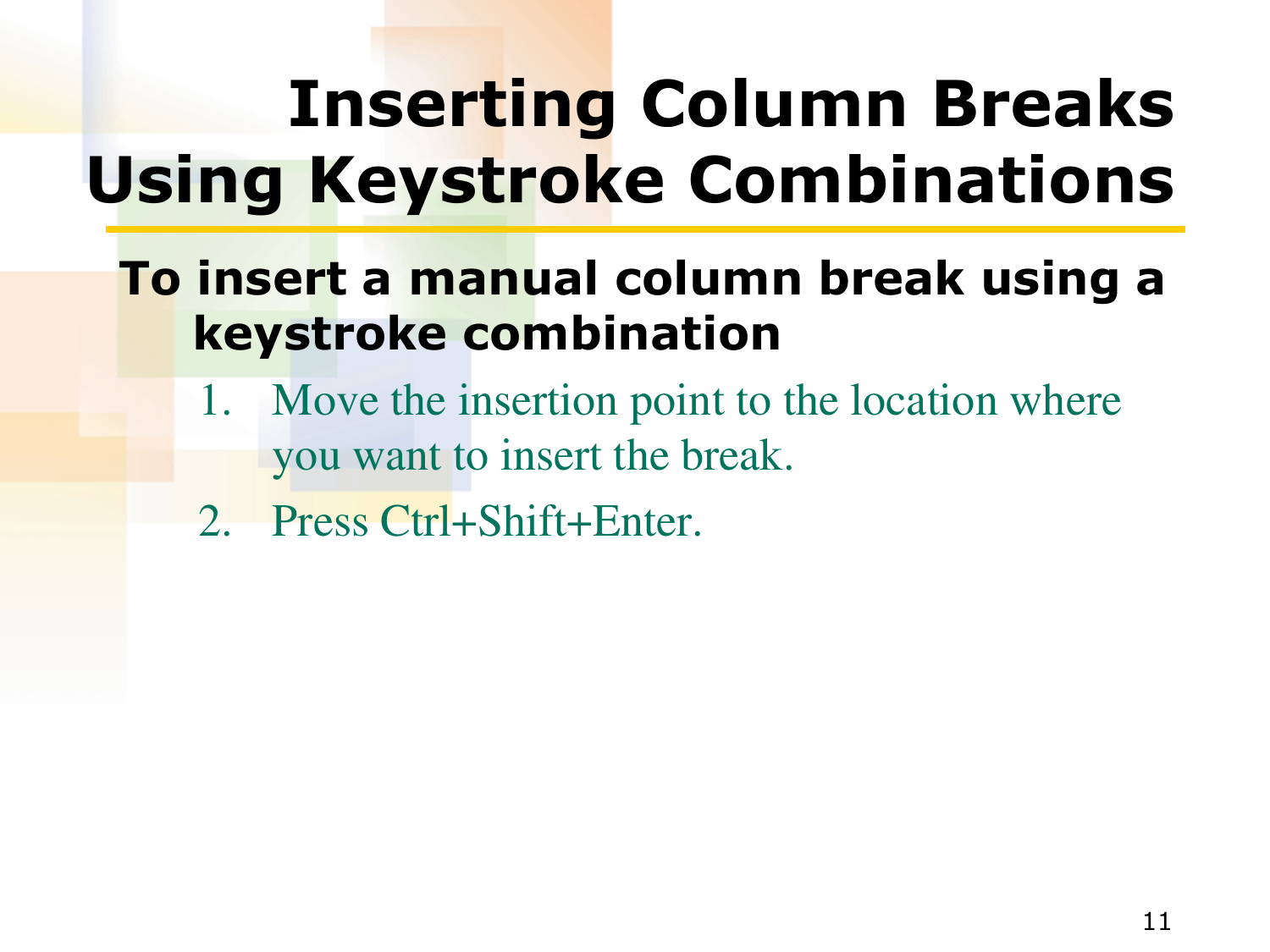## **Inserting a Manual Column Break**

### **To insert a manual column break**

- 1. Move the insertion point to the location where you want to insert the break.
- 2. On the Insert menu, click Break.
- 3. In the Break dialog box, click the Column Break option.
- 4. Click OK.